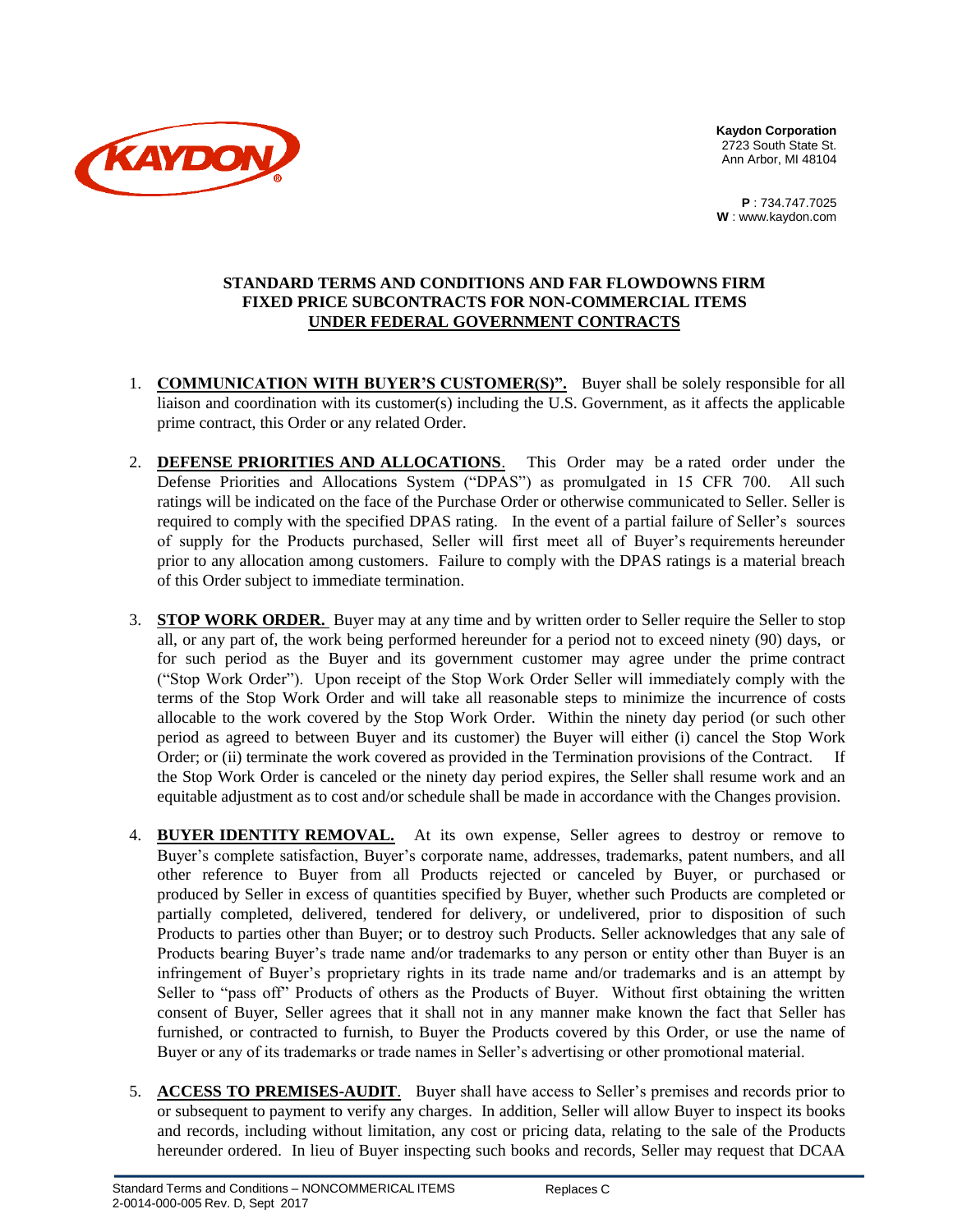audit Seller's books and records related to its performance hereunder. Access to Seller's premise will also be granted for the purposes of Buyer inspecting any Buyer or Government furnished property or equipment.

- 6. **ELECTRONIC DATA INTERCHANGE (EDI).** Seller agrees to comply with all EDI requirements of Buyer. These basic requirements include Release and Receiving Suite documents. These conditions are subject to change and Seller will be given notice of new requirements. If Seller is unable to meet all the implementation requirements, then the Order is subject to either termination by the Buyer, or a daily assessment of US\$50, at Buyer's option, until the requirements have been met. If Seller is unable to meet any of the EDI transaction requirements (ASN), Seller is subject to a US\$500 per occurrence charge. Seller agrees that any EDI will be deemed sufficient for enforceability under any state's statute of frauds or similar law.
- 7. **MATERIAL SAFETY DATA SHEETS (MSDS).** Seller will properly classify, describe, package, mark, label, and provide MSDS for approval by Buyer prior to shipment of all Products. Seller will prepare all such Products for transportation, accompanied by an approved MSDS, in accordance with all applicable local, state, and federal laws, ordinances, or regulations. Seller will defend, indemnify, and hold harmless Buyer from any claims, penalties, or damages incurred by Buyer as a result of any Products received from Seller not in accordance herewith.
- 8. **EQUIPMENT MAINTENANCE**. Unless otherwise agreed in writing, Seller shall furnish at its own expense, keep in good condition, and replace when necessary, all dies, tools, gauges, fixtures, and patterns necessary for the production of the Products ordered. Title to all property, including equipment, furnished at no charge to Seller by Buyer or the United States Government ("GFE") for Seller's performance of its obligations under this Contract, shall at all times vest in Buyer or the United States Government in the case of GFE, and Seller assumes all liability for any loss, damage, or shortage and/or for Seller's failure to return such property to Buyer on request. Seller shall promptly notify Buyer of any such loss, damage, or shortage
- 9. **CONFIDENTIAL INFORMATION**. Seller agrees not to disclose to any third party, or use, except in connection with the furnishing of the Product or service under this Order, any confidential information relating to Buyer's business, including business and marketing plans, processes, products, equipment, or trade secrets, as well as confidential information resulting from the performance of this Order. Any information not available to the public shall be considered confidential for the purposes of this Order; but should any of this information be published or otherwise made available by the public by Buyer or by third parties without breach of this Order, Seller shall be free to use for its own purposes only that information which is actually publicly available. Confidential information that is owned by the U.S. Government or in which the U.S. has the right to use and which is provided to Seller either by Buyer or by the U.S. Government under this Order and unless otherwise directed in writing, shall be used by Seller only in performance of its obligations pursuant to this Order. All rights title and interest in said confidential information shall remain with and vest in the U.S. Government. Seller will have no ownership rights in said confidential information nor shall Seller have any right to license or sublicense such confidential information without the expressed prior permission of the U.S. Government.
- 10. **INTELLECTUAL PROPERTY-OWNERSHIP OF MATERIALS.** All materials, including without limitation, documents, drawings, models, sketches, designs, software, computer tapes and disks, and lists furnished to Seller by Buyer or by the U.S. Government, shall remain the property of Buyer or the U.S. Government as the case may be and shall be returned promptly upon completion of the assigned project, or at any time upon written request of Buyer or the U.S. Government. Seller agrees not to make any copies of any such materials without Buyer's permission and to return any copies authorized with the original materials.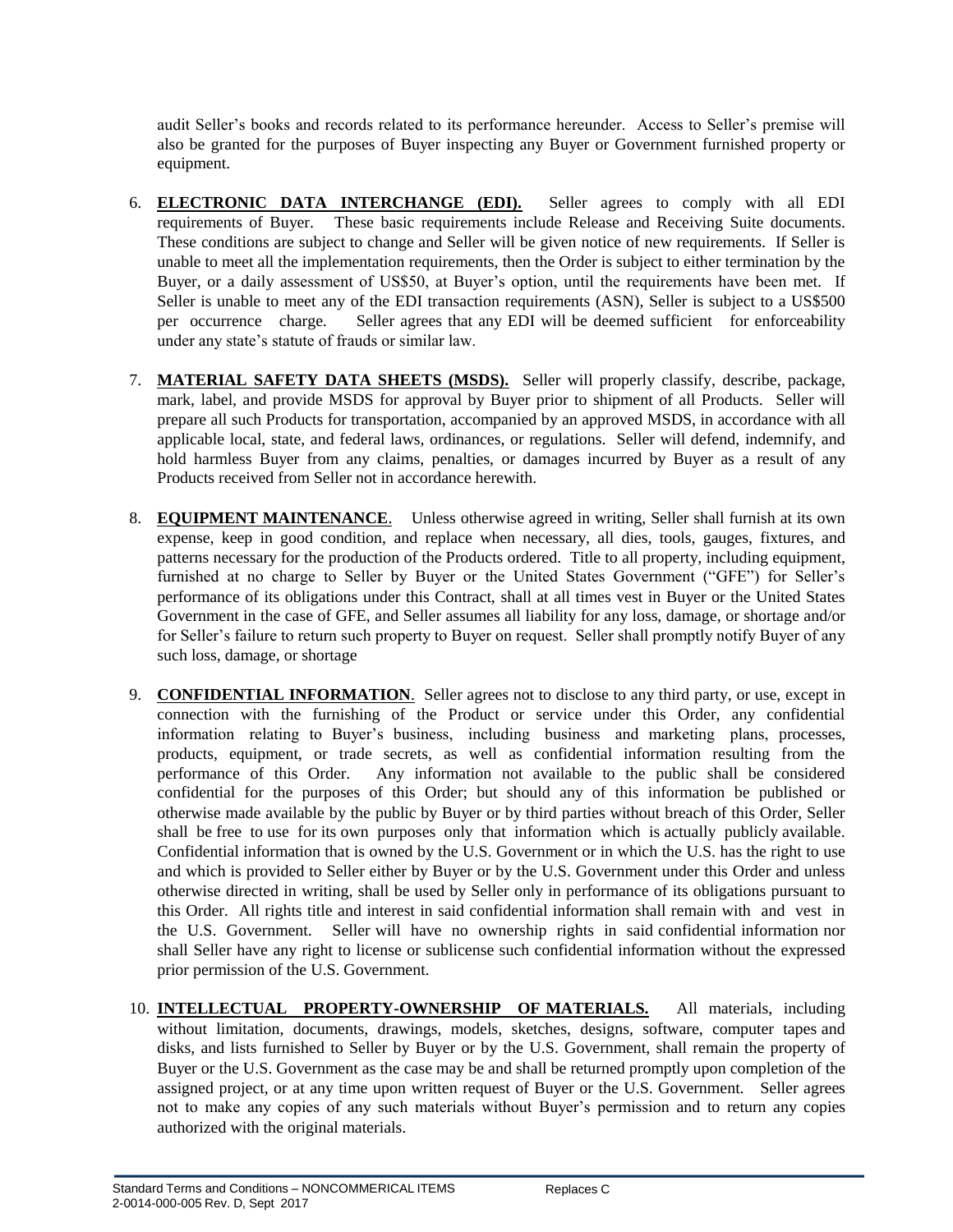Seller agrees to communicate to Buyer all inventions, discoveries, computer programs, algorithms, technical data, copyrights and information resulting from this Order made or conceived by Seller or its employees on behalf of Buyer, solely or in collaboration with Buyer personnel during performance hereunder and they will become and remain the property of Buyer. Seller agrees that all drawings, graphics, technical analyses, models, prototypes, writings, algorithms, copyrights and other materials first conceived and reduced to practice by Seller during performance of this Order are considered to be "works for hire" and will become and remain the property of Buyer. At the request of Buyer, Seller will execute or cause its agents or employees to execute, any and all documents which Buyer may deem necessary to assign to it, its successor or assigns, the sole and exclusive right to such drawings, graphics, technical analyses, models, prototypes, writings, algorithms, and other materials, as well as to design registrations, design patents and copyrights relating thereto.

Seller agrees that neither it nor its agents or employees will sue Buyer, Buyer's customers, or its suppliers for infringement of patents, copyrights, trade secrets or other proprietary rights arising from the sale or use of the Products, processes or software utilizing the information, design, or the Products furnished by Seller pursuant to this Order. Seller further agrees that Seller will not knowingly infringe the patent, copyright, or trade secret rights of third parties in the performance of this Order and agrees to advise Buyer promptly if Seller is or becomes aware that Buyer's use of the results of this Order would violate rights of third parties.

Further, Seller represents and warrants that the sale or use by Buyer of the Products provided hereunder, in any combination, will not infringe the intellectual property rights of a third party. Seller grants to Buyer a non-exclusive, irrevocable, royalty free, perpetual and not subject to termination, worldwide right and license to use the intellectual property rights of Seller for the purposes of Buyer performing its obligations under its Prime Contract.

- 11. **NORTH AMERICAN FREE TRADE AGREEMENT (NAFTA).** Seller will provide annually to Buyer by the specified due date, an accurate and complete NAFTA Certificate of Origin for those parts that qualify for NAFTA and an accurate and complete Country of Origin affidavit for all parts. The NAFTA Certificate of Origin must be completed in accordance with regulations published by the U.S. Department of Treasury in 19 C.F.R. Sec. 181.11 et seq. and any amendments thereto, and in accordance with instructions issued annually to Seller by Buyer. In the event that Seller fails to comply with this requirement, Buyer will charge back to Seller and Seller will promptly reimburse Buyer for all import duties, penalties, and taxes paid by the Buyer as a result of Seller's non- compliance. Buyer reserves the right to charge Seller a U.S. \$250 non-compliance per Product part number charge.
- 12. **UTILIZATION OF SMALL BUSINESS CONCERNS.** Seller agrees to actively seek out and provide the maximum practicable opportunities for small businesses, small disadvantaged businesses, women-owned small businesses, minority business enterprises, Historically Underutilized Business Zone ("HUB Zone") small business concerns and U.S. Veteran and Service Disabled Veteran Owned small business concerns to participate in the subcontracts of Seller.
- 13. **GOVERNMENTAL REQUIREMENTS**. Seller agrees to comply with all applicable statutes, regulations, laws, and other Government requirements. The following FAR and DFAR provisions referenced below are incorporated herein by reference with the same force and effect as if they were given in full text and are applicable, including any notes following the clause citation, to this Order. If the date or substance of any of the clauses listed below is different from the date or substance of the clause actually incorporated in the Prime Contract referenced by number herein, the date or substance of the clause incorporated by said Prime Contract shall apply instead. *Seller shall include in each lowertier subcontract the appropriate flow-down clauses as required by FAR and DFARs.*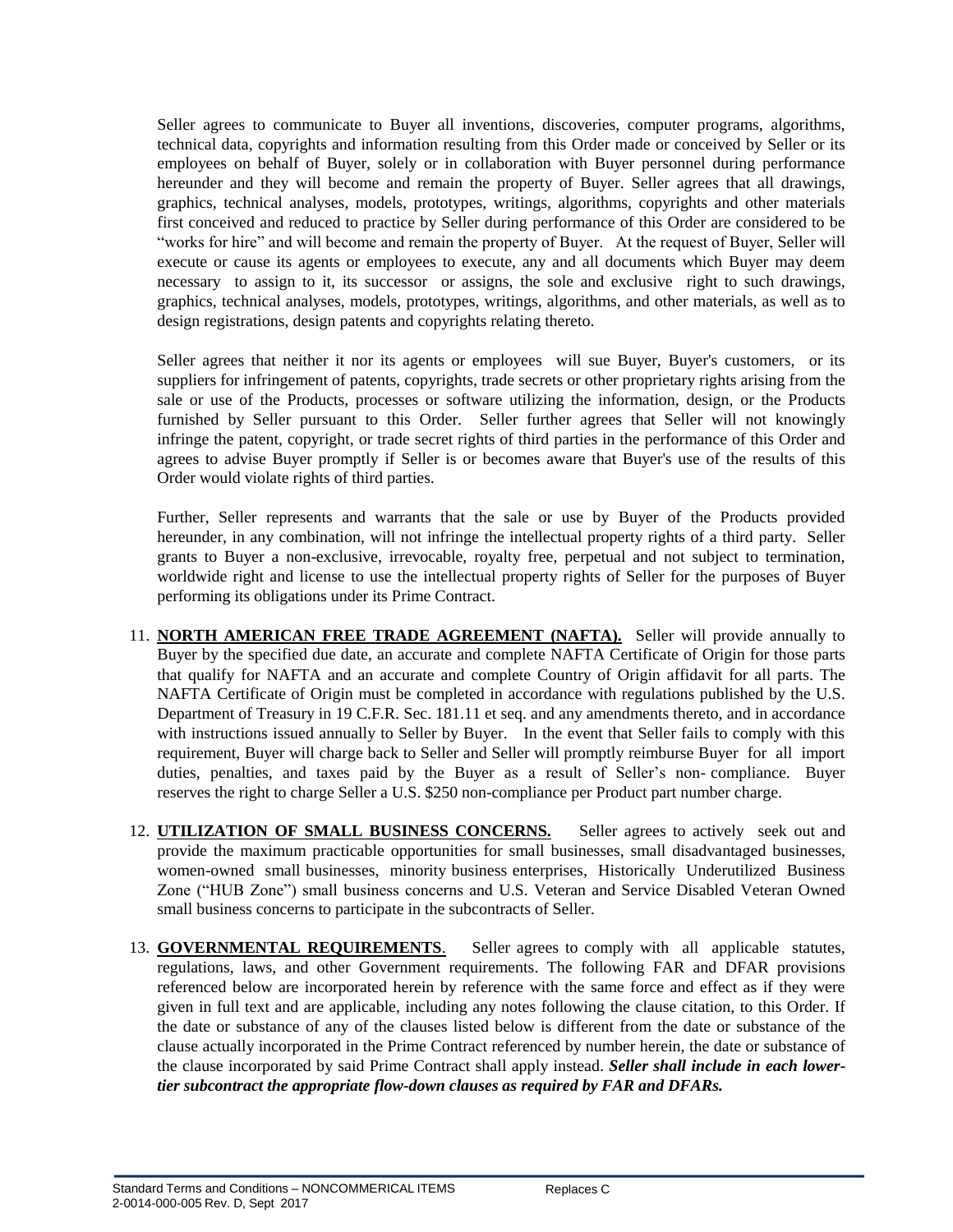## **PRESERVATION OF THE GOVERNMENT'S RIGHTS**

If PRIME CONTRACTOR furnishes designs, drawings, special tooling, equipment, engineering data, or other technical or proprietary information ("Furnished Items") which the U. S. Government owns or has the right to authorize the use of, nothing herein shall be construed to mean that PRIME CONTRACTOR, acting on its own behalf, may modify or limit any rights the Government may have to authorize the Contractor's use of such Furnished Items in support of other U. S. Government prime contracts.

**NOTES:** When interpreting the following FAR and DFAR provisions substitute the following:

- 1. Substitute "PRIME CONTRACTOR" for "Government" or "United States" throughout this clause.
- 2. Substitute "PRIME CONTRACTOR Procurement Representative" for "Contracting Officer", "Administrative Contracting Officer", and "ACO" throughout this clause.
- 3. Insert "and PRIME CONTRACTOR" after "Government" throughout this clause.
- 4. Insert "or PRIME CONTRACTOR" after "Government" throughout this clause.
- 5. Communication/notification required under this clause from/to the Contractor to/from the Contracting Officer shall be through PRIME CONTRACTOR.
- 6. Insert "and PRIME CONTRACTOR" after "Contracting Officer" throughout the clause.
- 7. Insert "or PRIME CONTRACTOR PROCUREMENT REPRESENTATIVE" after "Contracting Officer" throughout the clause.
- 8. Insert "and PRIME CONTRACTOR" after "agency head" throughout the clause.
- 9. Insert "and PRIME CONTRACTOR'S RIGHTS" after "Government's rights" throughout the clause.

## **MODIFICATIONS REQUIRED BY PRIME CONTRACT**

Contractor agrees that upon the request of PRIME CONTRACTOR it will negotiate in good faith with PRIME CONTRACTOR relative to modifications to this Contract to incorporate additional provisions herein or to change provisions hereof, as PRIME CONTRACTOR may reasonably deem necessary in order to comply with the provisions of the applicable Prime Contractor with the provisions of modifications to such Prime Contract. If any such modification to this Contract causes an increase or decrease in the cost of, or the time required for, performance of any part of the Work under this Contract, an equitable adjustment shall be made pursuant to the "Changes" clause of this Contract.

| 52.202-1  | <b>Definitions</b>                                                                                              | <b>Nov 2013</b> |
|-----------|-----------------------------------------------------------------------------------------------------------------|-----------------|
| 52.203-3  | <b>Gratuities</b> (n.8 and 3 apply to paragraph (d))                                                            | Apr 1984        |
| 52.203-5  | <b>Covenant Against Contingent Fees (n.1 applies)</b>                                                           | Apr 1984        |
| 52.203-8  | <b>Cancellation, Rescission, and Recovery of Funds for Illegal or Improper</b><br><b>Activity</b> (n.1 applies) | <b>May 2014</b> |
| 52.203-10 | <b>Price of Fee Adjustment for Illegal or Improper Activity (n.1 applies)</b>                                   | <b>May 2014</b> |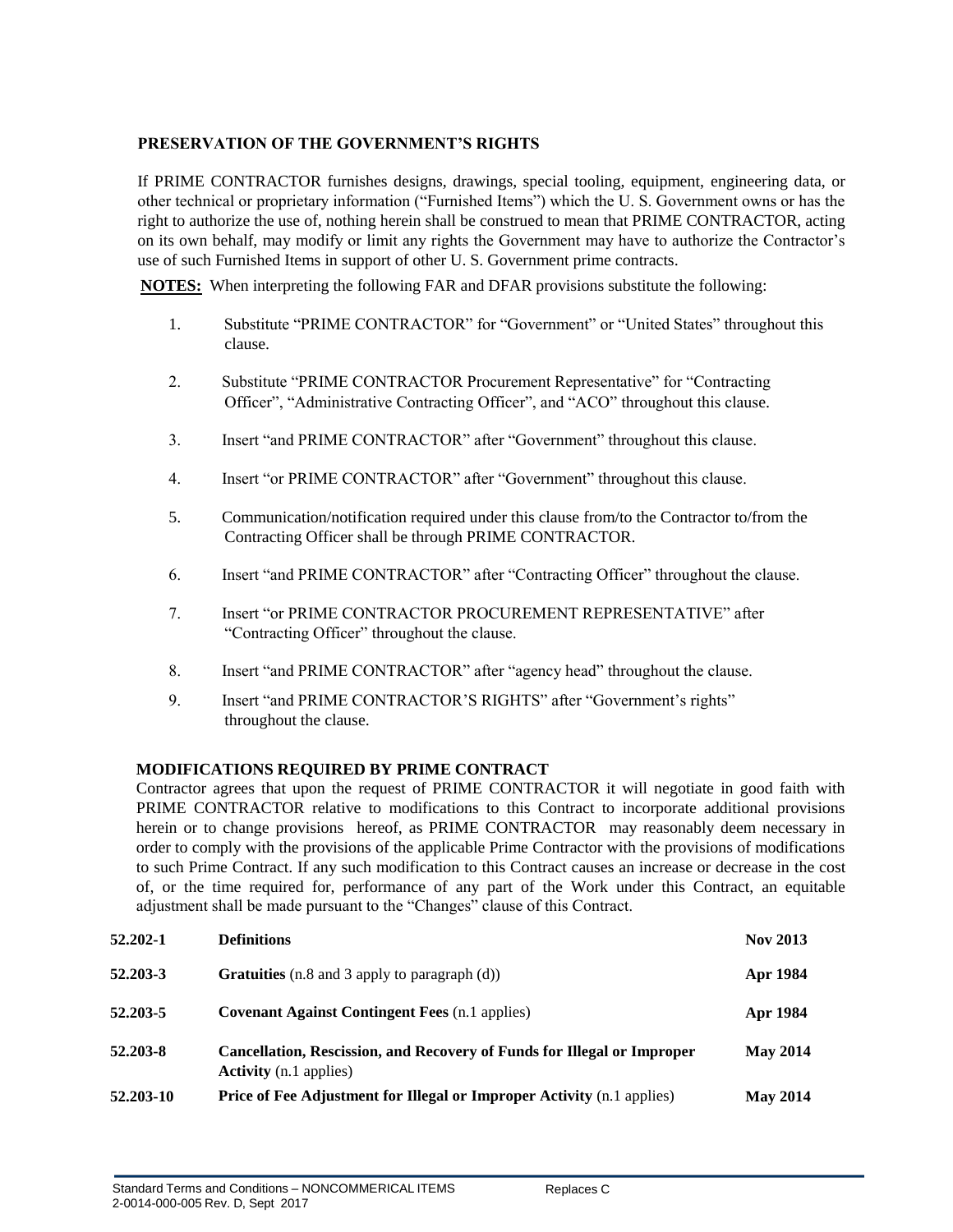| 52.203-11 | <b>Certification and Disclosure Regarding Payments to Influence Certain Federal Sep 2007</b><br><b>Transactions</b>                                                                                                                                                               |                 |
|-----------|-----------------------------------------------------------------------------------------------------------------------------------------------------------------------------------------------------------------------------------------------------------------------------------|-----------------|
| 52.203-15 | Whistleblower Protections under the American Recovery and Reinvestment<br>Act (applicable to subcontracts funded with ARRA funds)                                                                                                                                                 | <b>Jun 2010</b> |
| 52.204-10 | <b>Compensation and First Tier Subcontract Awards (applicable to all first tier</b><br>subcontracts in excess of \$25,000)                                                                                                                                                        | <b>Oct 2015</b> |
| 52.211-5  | <b>Material Requirements</b> (n. 5 and 6 apply)                                                                                                                                                                                                                                   | <b>Aug 2000</b> |
| 52.211-15 | Defense Priority and Allocation Requirements (Applicable to subcontracts that<br>are rated orders certified for national defense, emergency preparedness, and energy<br>program use)                                                                                              | Apr 2008        |
| 52.212-5  | <b>Contract Terms and Conditions Required to Implement Statutes or Executive Apr 2015</b><br><b>Orders—Commercial Items</b> (Applies to commercial items only)                                                                                                                    |                 |
| 52.217-9  | <b>Option to Extend the Term of the Contract</b>                                                                                                                                                                                                                                  | <b>Mar 2000</b> |
| 52.222-1  | Notice of Government Labor Disputes (n. 1 applies)                                                                                                                                                                                                                                | <b>Feb 1997</b> |
| 52.222-3  | <b>Convict Labor</b>                                                                                                                                                                                                                                                              | <b>Jun 2003</b> |
| 52.222-18 | Certification Regarding Knowledge of Child Labor for Listed Products (n.1)<br>applies)                                                                                                                                                                                            | <b>Feb 2001</b> |
| 52.222-19 | <b>Child Labor-Cooperation with Authorities and Remedies</b>                                                                                                                                                                                                                      | <b>Feb 2016</b> |
| 52.222-20 | <b>Contract for Materials, Supplies, Articles, and Equipment Exceeding \$15,000</b>                                                                                                                                                                                               | <b>May 2014</b> |
| 52.222-21 | Prohibition of Segregated Facilities (Applicable to subcontracts subject to the<br>Equal Opportunity clause, 52.222-26)                                                                                                                                                           | Apr 2015        |
| 52.222-22 | Previous Contracts and Compliance Reports (Applicable to subcontracts<br>subject to the Equal Opportunity clause, 52.222-26)                                                                                                                                                      | Feb 1999        |
| 52.222-26 | <b>Equal Opportunity</b> (n.3, 5 and 7 apply)                                                                                                                                                                                                                                     | Sep 2016        |
| 52.222-41 | Service Contract Labor Standards (Applicable to all subcontracts subject to<br>the Service Contract Labor Standards, 41 U.S.C. 351, et seq.)                                                                                                                                      | <b>May 2014</b> |
| 52.222-50 | <b>Combating Trafficking in Persons</b>                                                                                                                                                                                                                                           | <b>Mar 2015</b> |
| 52.222-51 | <b>Exemption from Application of the Service Contract Act to Contracts for</b><br>Maintenance, Calibration or Repair of Certain Equipment-Requirements<br>(Applicable to subcontracts at all tiers for exempt services under the Service<br>Contract Act, 41 U.S.C. 351, et seq.) | <b>May 2014</b> |
| 52.222-53 | <b>Exemption from Application of the Service Contract Act to Contracts for</b><br>Certain Services—Requirements (Applicable to subcontracts at all tiers for<br>exempt services under the Service Contract Act, 41 U.S.C. 351, et seq.)                                           | <b>May 2014</b> |
| 52.222-55 | Minimum Wages Under Executive Order 13658 (Applicable when 52.222-41<br>applies to this subcontract)                                                                                                                                                                              | Dec 2015        |
| 52.223-3  | Hazardous Material Identification and Material Safety Data<br>(n. 4, 5, 6, and 9, apply)                                                                                                                                                                                          | <b>Jan 1997</b> |
| 52.223-4  | <b>Recovered Material Certification</b>                                                                                                                                                                                                                                           | <b>May 2008</b> |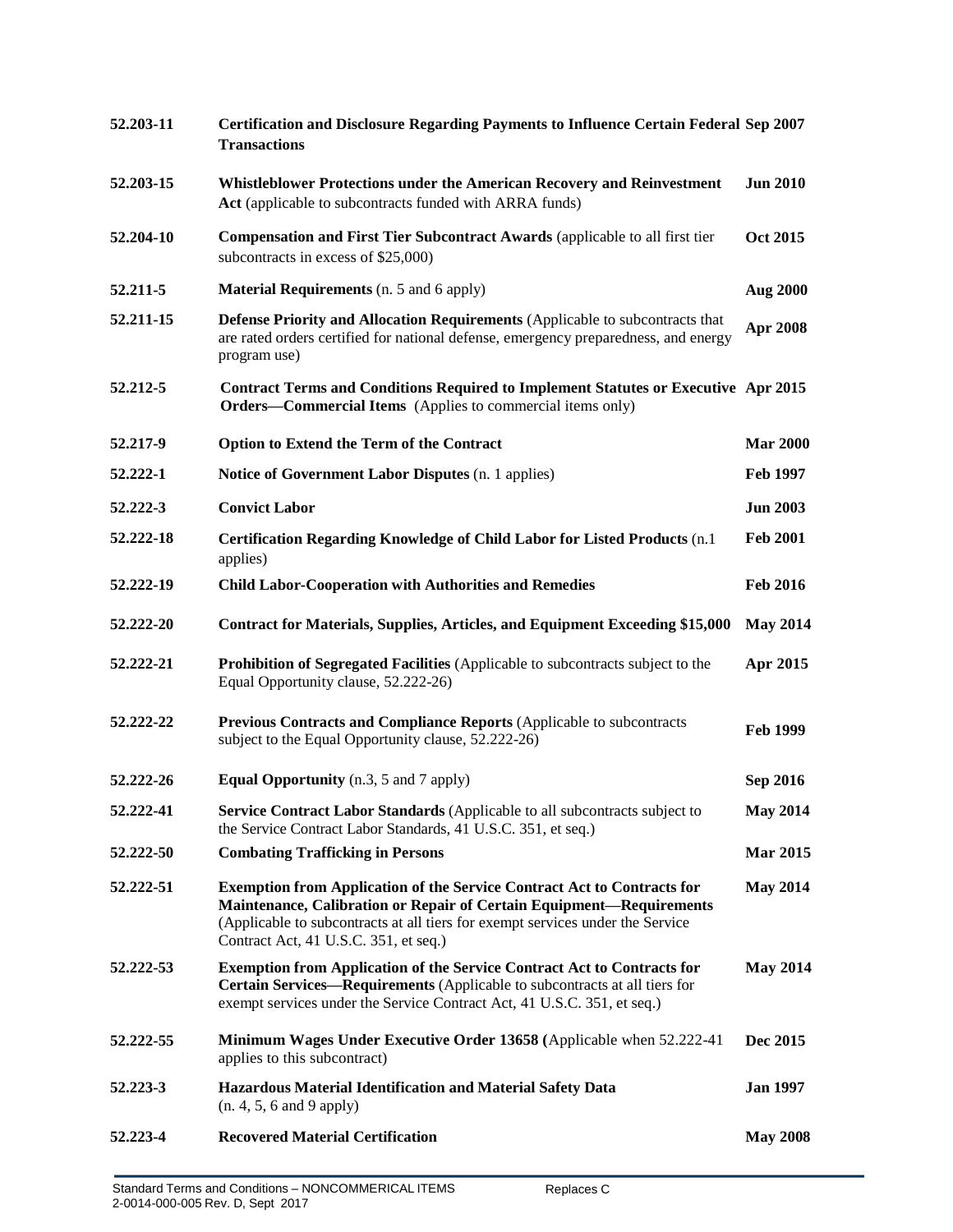| 52.223-7  | Notice of Radioactive Material (n.5 and 6 apply)(Applicable to subcontracts<br>at all tiers involving radioactive material)                                                                                                                                                                                                                         | <b>Jan 1997</b> |
|-----------|-----------------------------------------------------------------------------------------------------------------------------------------------------------------------------------------------------------------------------------------------------------------------------------------------------------------------------------------------------|-----------------|
| 52.223-11 | <b>Ozone-Depleting Substances and High Global Warming Potential</b><br>Hydrofluorocarbons                                                                                                                                                                                                                                                           | <b>Jun 2016</b> |
| 52.225-1  | <b>Buy American Act – Supplies (n.2 applies)</b>                                                                                                                                                                                                                                                                                                    | <b>May 2014</b> |
| 52.223-18 | <b>Contractor Policy to Ban Text Messaging While Driving</b>                                                                                                                                                                                                                                                                                        | <b>Aug 2011</b> |
| 52.225-3  | Buy American Act-Free Trade Agreements-Israeli Trade Act (Applicable if<br>value of subcontract exceeds \$25,000)                                                                                                                                                                                                                                   | <b>May 2014</b> |
| 52.225-5  | <b>Trade Agreements</b> (Applicable if subcontract work contains other than U.S. made Feb 2016<br>or designated country end products as specified in this clause)                                                                                                                                                                                   |                 |
| 52.225-8  | <b>Duty-Free Entry</b> (n.3, 5 and 6 apply)(Applicable to subcontracts if<br>(1) supplies identified in the Schedule to be accorded duty-free entry will be<br>imported into the customs territory of the United States; or<br>$(2)$ other foreign supplies in excess of \$10,000 may be imported in<br>the customs territory of the United States) | <b>Oct 2010</b> |
| 52.225-13 | <b>Restrictions on Certain Foreign Purchases</b> (Applicable to subcontracts<br>at all tiers)                                                                                                                                                                                                                                                       | <b>Jun 2008</b> |
| 52.225-25 | Prohibition on Engaging in Sanctioned Activities Relating to Iran -<br><b>Certification</b> (applicable to all solicitations and subcontracts)                                                                                                                                                                                                      | <b>Oct 2015</b> |
| 52.227-9  | <b>Refund of Royalties</b> (n. 3, 5 and 6 apply)(Applicable to subcontracts at any<br>tier in which the amount of royalties reported during negotiation of the<br>subcontract exceeds \$250)                                                                                                                                                        | Apr 1984        |
| 52.227-11 | Patent Rights-Ownership by the Contractor (Short Form) (Applicable to<br>subcontracts at any tier for experimental, developmental, or research work<br>(see paragraph (k) for detailed requirements))                                                                                                                                               | <b>May 2014</b> |
| 52.227-13 | Patent Rights-Ownership by the Government (Applicable to subcontracts at<br>any tier for experimental, developmental, or research work (see paragraph (i) for<br>detailed requirements))                                                                                                                                                            | Dec 2007        |
| 52.227-14 | Rights in Data—General (n.5 applies) (Applicable to subcontracts at any tier<br>unless the government contracting officer authorizes otherwise. Does not apply if<br>DFARS 252.227-7013 applies.)                                                                                                                                                   | <b>May 2014</b> |
| 52.229-3  | Federal, State, and Local Taxes (n.2 and 5 apply)                                                                                                                                                                                                                                                                                                   | Feb 2013        |
| 52.229-4  | Federal, State, and Local Taxes - State and Local Adjustments<br>$(n.2 \text{ and } 5 \text{ apply})$                                                                                                                                                                                                                                               | Feb 2013        |
| 52.229-6  | Taxes-Foreign Fixed-Price Contracts (n.2 applies)(Applicable to subcontracts<br>at any tier)                                                                                                                                                                                                                                                        | Feb 2013        |
| 52.232-17 | Interest (n.1 applies)                                                                                                                                                                                                                                                                                                                              | <b>May 2014</b> |
| 52.233-3  | <b>Protest After Award</b> (n.1 and 2 apply)                                                                                                                                                                                                                                                                                                        | <b>Aug 1996</b> |
| 52.234-1  | Industrial Resources Developed Under Defense Production Act Title III (n.5)<br>applies)(Applicable flow down to subcontracts at any tier)                                                                                                                                                                                                           | Sep 2016        |
| 52.242-15 | <b>Stop-Work Order</b> (n.2 applies)(Applicable to subcontracts at any                                                                                                                                                                                                                                                                              | Aug 1989        |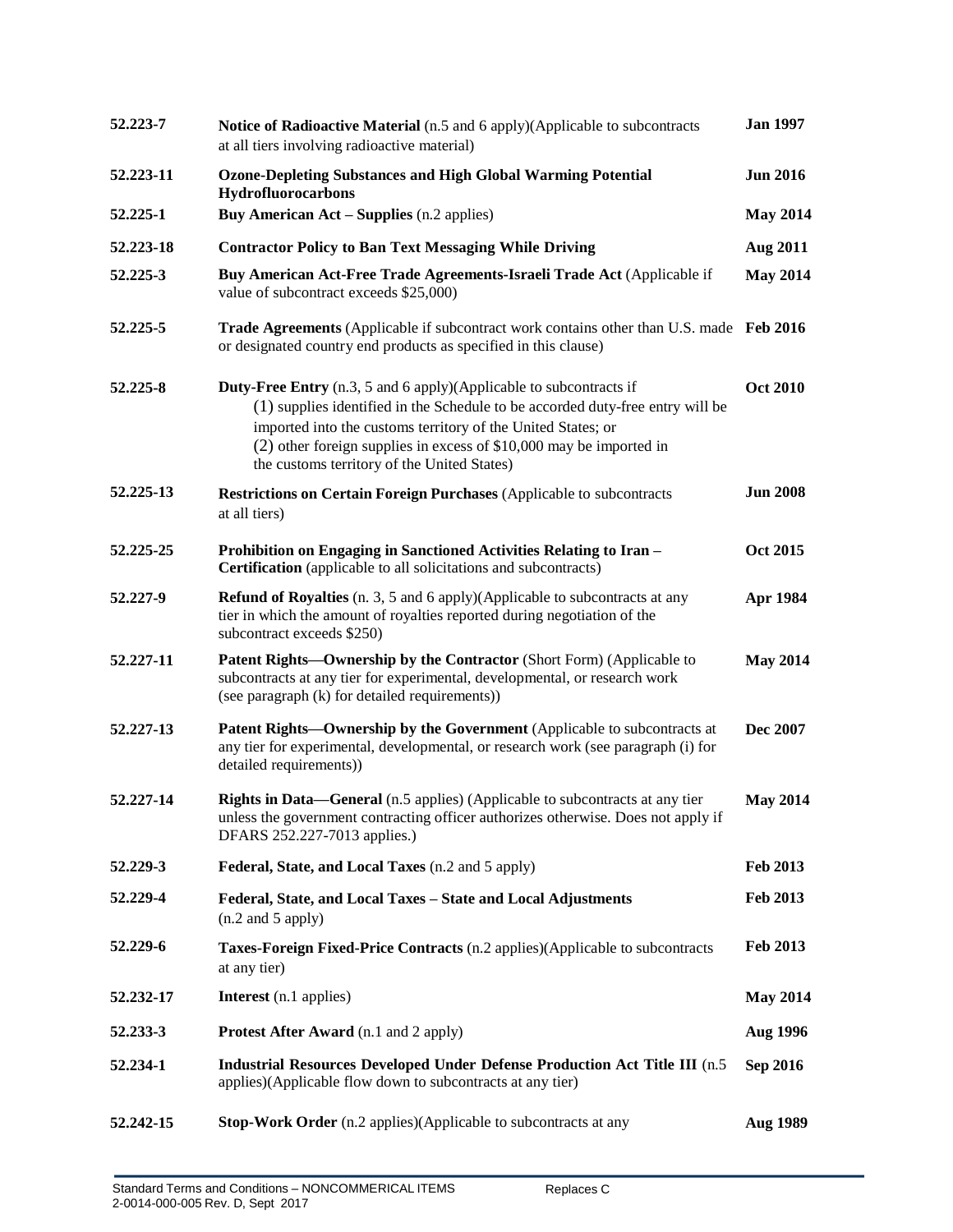| 52.243-1  | <b>Changes—Cost Fixed-Price</b> (n.2 applies)(Applicable to subcontracts<br>at any tiers)                                                 | Aug 1987        |
|-----------|-------------------------------------------------------------------------------------------------------------------------------------------|-----------------|
| 52.244-6  | <b>Subcontracts for Commercial Items</b> (Applicable to subcontractors at any tier)                                                       | <b>Sep 2016</b> |
| 52.245-9  | Use and Charges (n.5 applies)                                                                                                             | Apr 2012        |
| 52.246-2  | <b>Inspection of Supplies—Fixed-Price</b> (n.2, 3 and 5 apply)                                                                            | <b>Aug 1996</b> |
| 52.246-4  | <b>Inspection of Services—Fixed-Price</b> (n.3 and 5 apply)                                                                               | <b>Aug 1996</b> |
| 52.246-16 | <b>Responsibilities for Supplies</b> (n.3 and 5 apply)(Applicable to subcontracts at any<br>tier)                                         | Apr 1984        |
| 52.247-63 | <b>Preference for U.S.-Flag Air Carriers</b>                                                                                              | <b>Jun 2003</b> |
| 52.247-64 | <b>Preference for Privately Owned U.S.-Flag Commercial Vessels</b><br>(Applicable to subcontracts at all tiers)                           | <b>Feb 2006</b> |
| 52.249-1  | Termination for Convenience of the Government Fixed-Price, Short<br><b>Form</b> (n.1 and 2 apply)(Applicable to subcontracts at any tier) | Apr 1984        |

## **FOR SUBCONTRACTS THAT EXCEED \$10,000 THE FOLLOWING CLAUSES ALSO APPLY:**

**52.222-40 Notification of Employee Rights Under the National Labor Relations Act Dec 2010**

### **FOR SUBCONTRACTS THAT EXCEED \$15,000 THE FOLLOWING CLAUSES ALSO APPLY:**

**52.222-36 Affirmative Action for Workers with Disabilities** (Applicable unless exempted by **July 2014** rules, regulations or orders of the Secretary of Labor)

### **FOR SUBCONTRACTS THAT EXCEED \$35,000 THE FOLLOWING CLAUSES ALSO APPLY:**

| 52.209-6 | Protecting the Government's Interest When Subcontracting with               | <b>Oct 2015</b> |
|----------|-----------------------------------------------------------------------------|-----------------|
|          | <b>Contractors Debarred, Suspended, or Proposed for Debarment (Does not</b> |                 |

# (n.5 applies) **FOR SUBCONTRACTS THAT EXCEED \$150,000 THE FOLLOWING CLAUSES ALSO APPLY:**

| 52.203-6  | <b>Restrictions on Subcontractor Sales to Government</b> (Applicable clause required Sep 2006)<br>in subcontracts at all tiers) |                 |
|-----------|---------------------------------------------------------------------------------------------------------------------------------|-----------------|
| 52.203-7  | Anti-Kickback Procedures (Applicable to subcontracts at all tiers, excluding<br>paragraph $(c)(1)$                              | <b>May 2014</b> |
| 52.203-12 | Limitation on Payments to Influence Certain Federal Transactions (Applicable Oct 2010)<br>to subcontracts at any tiers)         |                 |
| 52.203-17 | <b>Contractor Employee Whistleblower Rights and Requirement to Inform</b><br><b>Employees of Whistleblower Rights</b>           | Apr 2014        |
| 52.215-2  | Audit and Records—Negotiation (Applicable to subcontracts at Any tier)                                                          | <b>Oct 2010</b> |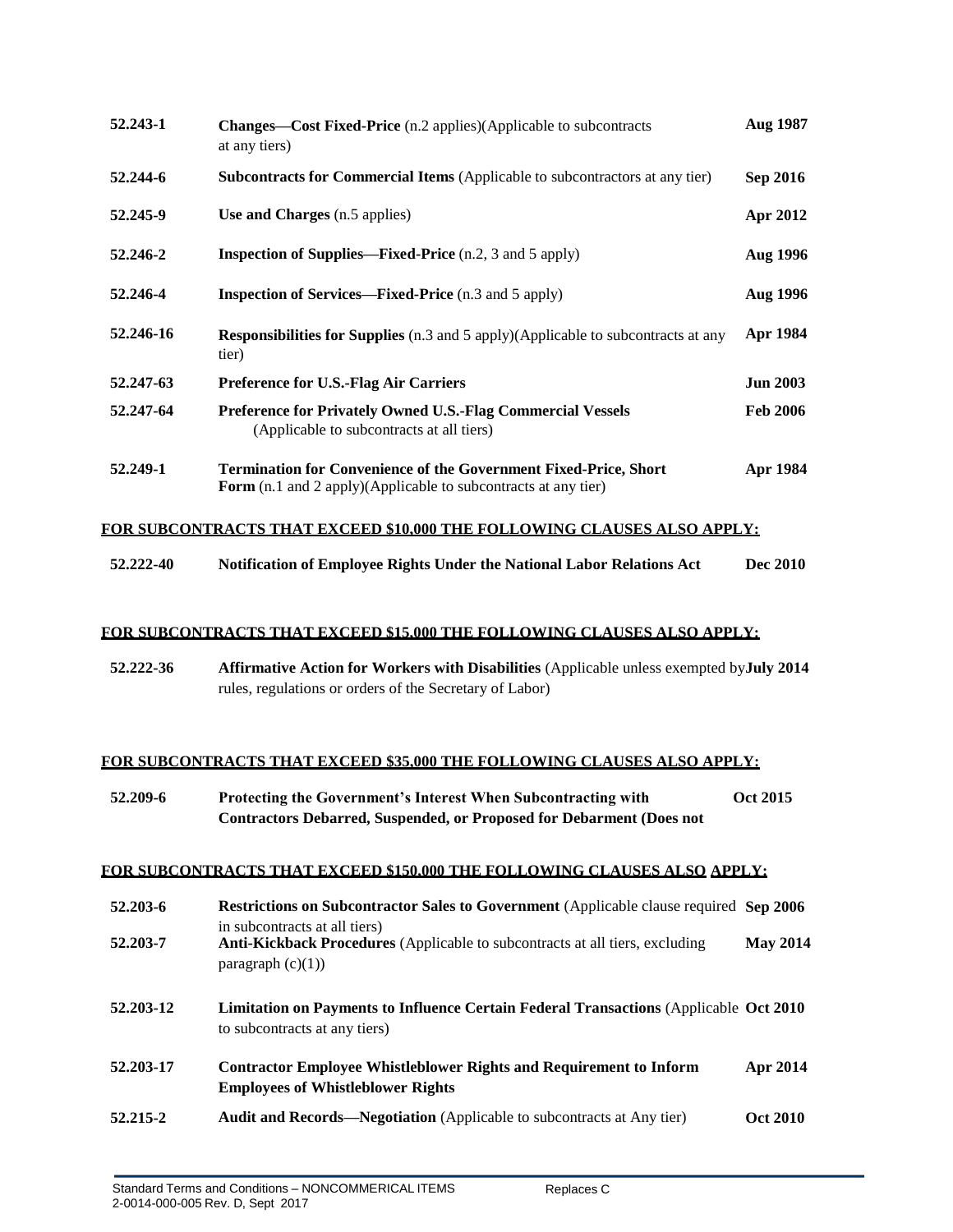| 52.215-14    | Integrity of Unit Prices (n.2 applies)(Applicable excluding paragraph (b), except<br>for subcontracts for construction or engineer services under FAR 36, utility services<br>under FAR 41; services where supplies are not required, and petroleum products)           | <b>Oct 2010</b> |
|--------------|-------------------------------------------------------------------------------------------------------------------------------------------------------------------------------------------------------------------------------------------------------------------------|-----------------|
| 52.215-20    | Requirements for Certified Cost or Pricing Data or Information Other than<br>Cost or Pricing Data (n.2 applies in paragraph $(a)(1)$ )                                                                                                                                  | <b>Oct 2010</b> |
| 52.215-21    | Requirements for Certified Cost or Pricing Data or Information Other than<br>Cost or Pricing Data – Modifications (n.2 applies in paragraph $(a)(1)$ and $(b)$ )                                                                                                        | <b>Oct 2010</b> |
| 52.215-23    | Limitations on Pass through Charges (n. 4 and 6 apply)                                                                                                                                                                                                                  | <b>Oct 2009</b> |
| 52.219-8     | Utilization of Small Business Concerns (Applicable to subcontracts at any tier)                                                                                                                                                                                         | <b>May 2004</b> |
| 52.222-4     | <b>Contract Work Hours and Safety Standards -Overtime Compensation</b>                                                                                                                                                                                                  | <b>May 2014</b> |
| 52.222-35    | <b>Equal Opportunity for Special Disabled Veterans, Veterans of the Vietnam</b><br>Era, and Other Eligible Veterans (n.3 applies) (Applicable unless exempt by<br>rules, regulations or orders of the Secretary of Labor)                                               | <b>Oct 2015</b> |
| 52.222-37    | <b>Employment Reports Veterans</b> (Applicable unless exempt by rules, regulations Feb 2016<br>or orders of the Secretary of Labor)                                                                                                                                     |                 |
| 52.222-54    | <b>Employment Eligibility Verification</b> (Applicable to subcontracts at any tier)                                                                                                                                                                                     | <b>Oct 2015</b> |
| 52.222-40    | Notification of Employee Rights Under the National Labor Relations Act \                                                                                                                                                                                                | Dec 2010        |
| 52.227-1     | Authorization and Consent (subcontractor liability to the U.S. government for<br>the infringement of a U.S. patent shall be determined solely by the indemnity<br>clause, if any, included in this Contract (see 52.227-3)) (Applicable to subcontracts<br>at any tier) | Dec 2007        |
| 52.227-2     | Notice and Assistance Regarding Patent and Copyright Infringement (n.5)<br>applies)(Applicable to subcontracts at any tier)                                                                                                                                             | Dec 2007        |
| 52.227-3     | <b>Patent Indemnity</b> (n.1 and 2 apply)(Applicable to subcontracts at any tier)                                                                                                                                                                                       | Apr 1984        |
| 52.242-13    | <b>Bankruptcy</b> (n.1 and 2 apply)                                                                                                                                                                                                                                     | <b>Jul 1995</b> |
| 52.248-1     | <b>Value Engineering</b> (n.2, 3 and 5 apply)                                                                                                                                                                                                                           | <b>Oct 2010</b> |
| 252,225-7008 | <b>Restriction on Acquisition of Specialty Metals</b>                                                                                                                                                                                                                   | <b>Mar 2013</b> |
| 252.203-7001 | Prohibition on Persons Convicted of Fraud or Other Defense Contract-                                                                                                                                                                                                    | <b>Dec 2008</b> |
| 252,225-7009 | <b>Related Felonies</b><br><b>Restriction on Acquisition of Certain Articles Containing Specialty Metals</b>                                                                                                                                                            | <b>Oct 2014</b> |
| 252.225-7016 | <b>Restriction on Acquisition of Ball and Roller Bearings</b>                                                                                                                                                                                                           | <b>Jun 2011</b> |

## **FOR SUBCONTRACTS THAT EXCEED \$700,000 THE FOLLOWING CLAUSES ALSO APPLY:**

**52.219-9 Small Business Subcontracting Plan** (n.2 applies)(Applicable to subcontracts at **Oct 2010**any tier)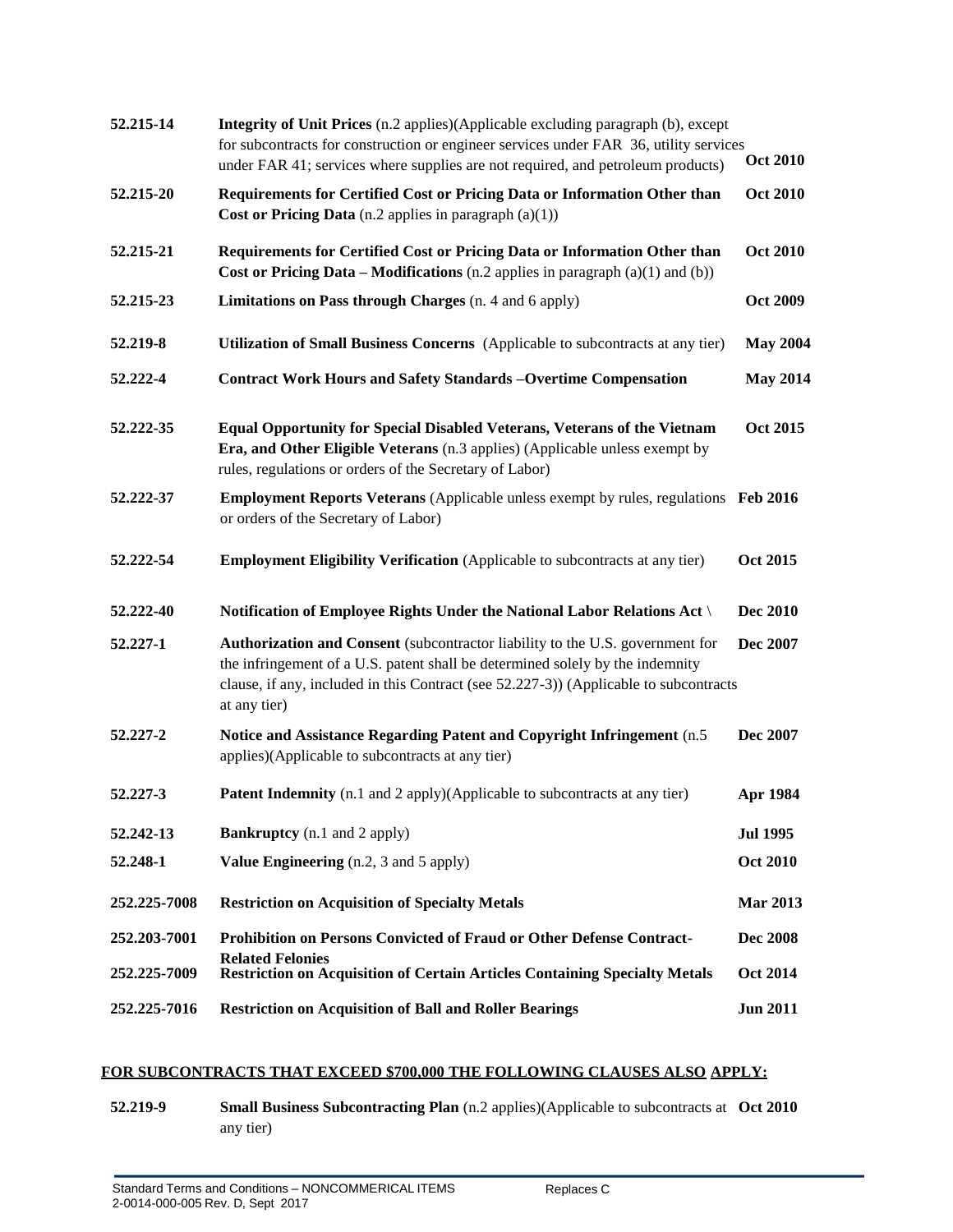| 52.219-16    | <b>Liquidated Damages – Subcontracting Plan</b> ) $(n, 1 \text{ and } 2 \text{ apply})$            | <b>Jan 1999</b> |
|--------------|----------------------------------------------------------------------------------------------------|-----------------|
| 252.219-7003 | <b>Small Business Subcontracting Plan</b> (DoD Contracts) (Applies when FAR<br>$52.219-9$ applies) | <b>Mar 2016</b> |
| 252.219-7004 | <b>Small Business Subcontracting Plan (Test Program)</b>                                           | <b>Oct 2014</b> |
| 252.249-7002 | <b>Notification of Anticipated Contract Termination or Reduction</b> (n.2 applies)                 | Oct 2015        |

# **FOR SUBCONTRACTS THAT EXCEED \$750,000 THE FOLLOWING CLAUSES ALSO APPLY:**

| 52.215-10 | Price Reduction for Defective Cost or Pricing Data (n.1 and 6 apply)                                                                                                                                                                                                                                                                                                                                                                                                                                                                                                                       | <b>Aug 2011</b> |
|-----------|--------------------------------------------------------------------------------------------------------------------------------------------------------------------------------------------------------------------------------------------------------------------------------------------------------------------------------------------------------------------------------------------------------------------------------------------------------------------------------------------------------------------------------------------------------------------------------------------|-----------------|
| 52.215-11 | Price Reduction for Defective Cost or Pricing Data Modifications (Applicable Aug 2011<br>to subcontracts at all tiers)                                                                                                                                                                                                                                                                                                                                                                                                                                                                     |                 |
| 52.215-12 | Subcontractor Cost or Pricing Data (clause is modified at paragraph (a) to state Oct 2010<br>"the Contractor shall submit and require the subcontractor to submit cost or<br>pricing data" and modified at paragraph (b) to state "The Contractor shall certify<br>and require the subcontractor to certify in substantially the form prescribed in<br>subsection 15.406-2 of the Federal Acquisition Regulation that, to the best of its<br>knowledge and belief, the data submitted under paragraph<br>(a) above were accurate, complete, and current as of the date of agreement on the |                 |
|           | negotiated price of the subcontract or subcontract                                                                                                                                                                                                                                                                                                                                                                                                                                                                                                                                         |                 |
| 52.215-13 | modification.") (Applicable to subcontracts at all tiers)<br>Subcontractor Cost or Pricing Data - Modifications (Applicable to all<br>subcontracts expected to exceed the threshold in FAR $15.403 - 4(a)(1)$ for the<br>submission of cost or pricing data on the date of price agreement or the date of<br>award, whichever is later. Clause becomes operative only for modifications to this<br>subcontract that exceed the threshold for submission of cost or pricing data at FAR<br>$15-403-4$                                                                                       | <b>Oct 2010</b> |
| 52.215-15 | Pension Adjustments and Asset Reversions (n.1,5 and 6 apply) (Applicable to<br>all subcontracts that are either $(1)$ expected to exceed the threshold in FAR $\S$<br>15.403-4 for the submission of cost or pricing data; or (2) expected to be subject to<br>pre-award or post award cost determinations subject to FAR 31)                                                                                                                                                                                                                                                              | <b>Oct 2010</b> |
| 52.215-18 | Reversion or Adjustment of Plans for Post-Retirement Benefits (PRB) Other Jul 2005<br>Than Pensions (n.1, 5 and 6 apply)(Applicable to all subcontracts that are either<br>(1) expected to exceed the threshold in FAR $15.403-4(a)(1)$ for the submission of<br>cost or pricing data; or (2) expected to be subject to pre-award or post award cost<br>determinations subject to FAR 31)                                                                                                                                                                                                  |                 |
| 52.215-19 | Notification of Ownership Changes (n.5 and 6 apply)(Applicable to subcontracts Oct 1997<br>that are either $(1)$ expected to exceed the threshold in FAR 15.403-4 $(a)(1)$ for the<br>submission of cost or pricing data; or (2) expected to be subject to pre-award or<br>post award cost determinations subject to FAR 31)                                                                                                                                                                                                                                                               |                 |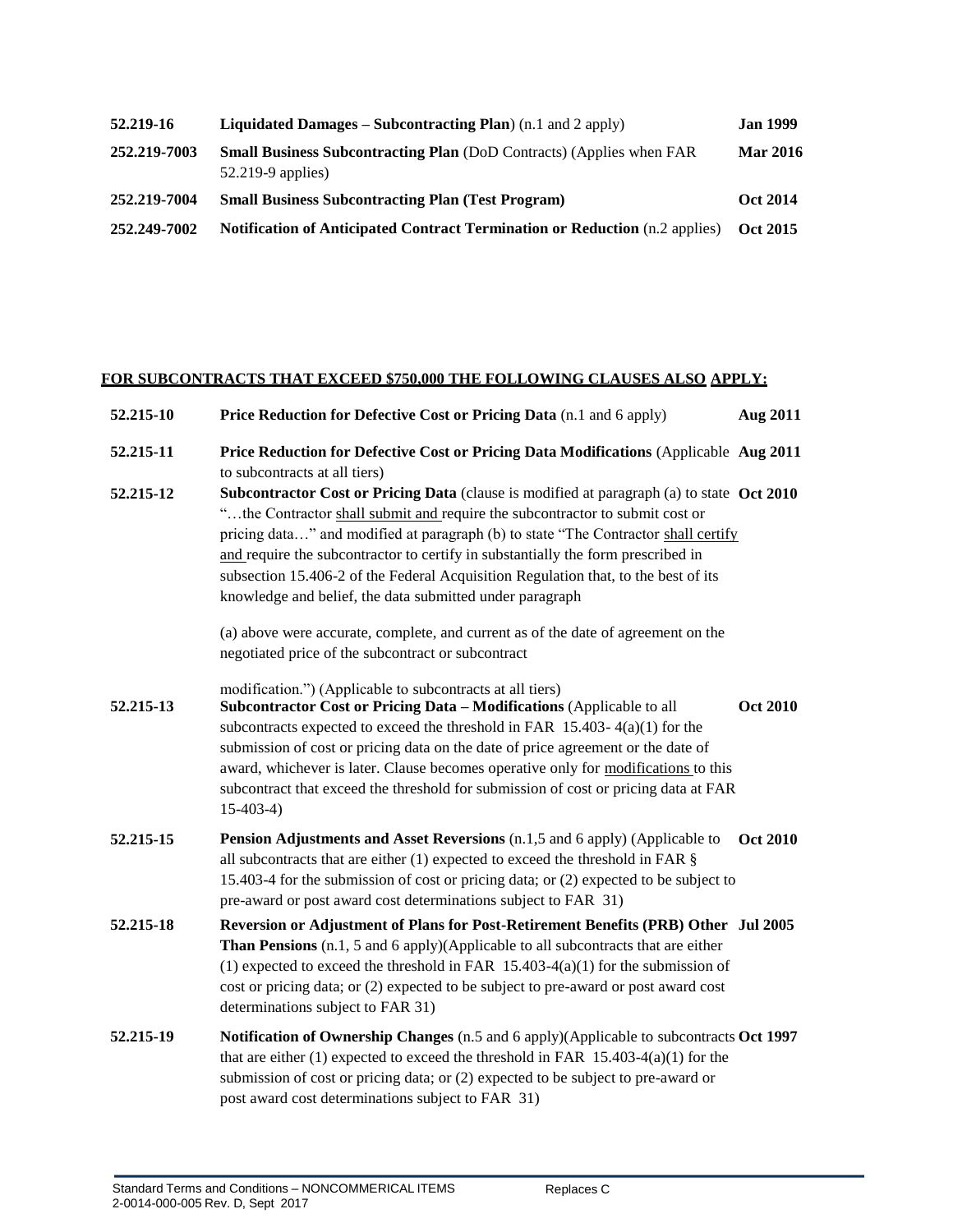**52.230-2 Cost Accounting Standards** (note 1 applies except to paragraph (a)(1) and note 5 **Oct 2015** applies) (paragraph (b) is deleted) (Applicable to negotiated subcontracts at any tier not exempt from the Cost Accounting Standards as specified in 48 C.F.R. § 9903.201-1 and where the business unit is required to comply with

all the Cost Accounting Standards ("CAS") at 48 C.F.R. § 9904)

- **52.230-3 Disclosure and Consistency of Cost Accounting Practices** (note 1 applies except Oct 2015 to paragraph (a)(2) and note 5 applies) (paragraph (b) is deleted) (Applicable to negotiated subcontracts at any tier that are not exempt from the Cost Accounting Standards as specified in 48 C.F.R. § 9903.201-1 and where the business unit is required to comply with CAS 401, 402, 405 and 406)
- **52.230-6 Administration of Cost Accounting Standards** (n.5 and 6 apply) (Applicable to **Jun 2010** subcontracts at any tier which contain FAR 52.230-2 or 52.230-3)

### **FOR SUBCONTRACTS THAT EXCEED \$5,500,000 THE FOLLOWING CLAUSES ALSO APPLY:**

| 52.203-13 | <b>Contractor Code of Business Ethics and Conduct</b> (note 2 applies) (Applicable to Apr 2010 |
|-----------|------------------------------------------------------------------------------------------------|
|           | subcontracts at all tiers where value is in excess of \$5.5M and period of                     |
|           | performance is greater than 120 days)                                                          |

**52.203-14 Display of Hotline Posters**

### **DFAR PROVISIONS WITH GENERAL APPLICABILITY:**

| 252.203-7000 | <b>Requirements Relating to Compensation of Former DoD Officials</b>                                                                | <b>Sept 2011</b> |
|--------------|-------------------------------------------------------------------------------------------------------------------------------------|------------------|
| 252.203-7002 | <b>Requirements to Inform Employees of Whistleblower Rights</b>                                                                     | Sep 2013         |
| 252.204-7000 | <b>Disclosure of Information</b>                                                                                                    | Dec 1991         |
| 252.204-7012 | Safeguarding Covered Defense Information and Cyber Incident Reporting                                                               | Dec 2015         |
| 252,204-7015 | Notice of Authorized Disclosure of Information for Litigation Support                                                               | <b>May 2016</b>  |
| 252.211-7000 | <b>Acquisition Streamlining</b> (applicable in subcontracts exceeding \$1.5 million)                                                | <b>Oct 2010</b>  |
| 252.211-7003 | Item Unique Identification and Valuation (applies if this subcontract requires<br>unique item identification)                       | <b>Mar 2016</b>  |
| 252,215-7000 | <b>Pricing Adjustments</b> (applies if FAR 52.215-12 or 52.215-13 applies to this<br>subcontract)                                   | Dec 2012         |
| 252.222-7006 | <b>Restriction on the Use of Mandatory Arbitration Agreements</b>                                                                   | <b>Dec 2010</b>  |
| 252.223-7006 | Prohibition on Storage, Treatment, and Disposal of Toxic or Hazardous<br><b>Materials</b> (applies in accordance with paragraph (c) | Sep 2014         |
| 252,225-7001 | Buy American Act and Balance of Payments Program (applies if supplies<br>contains other than domestic components)                   | <b>Nov 2014</b>  |